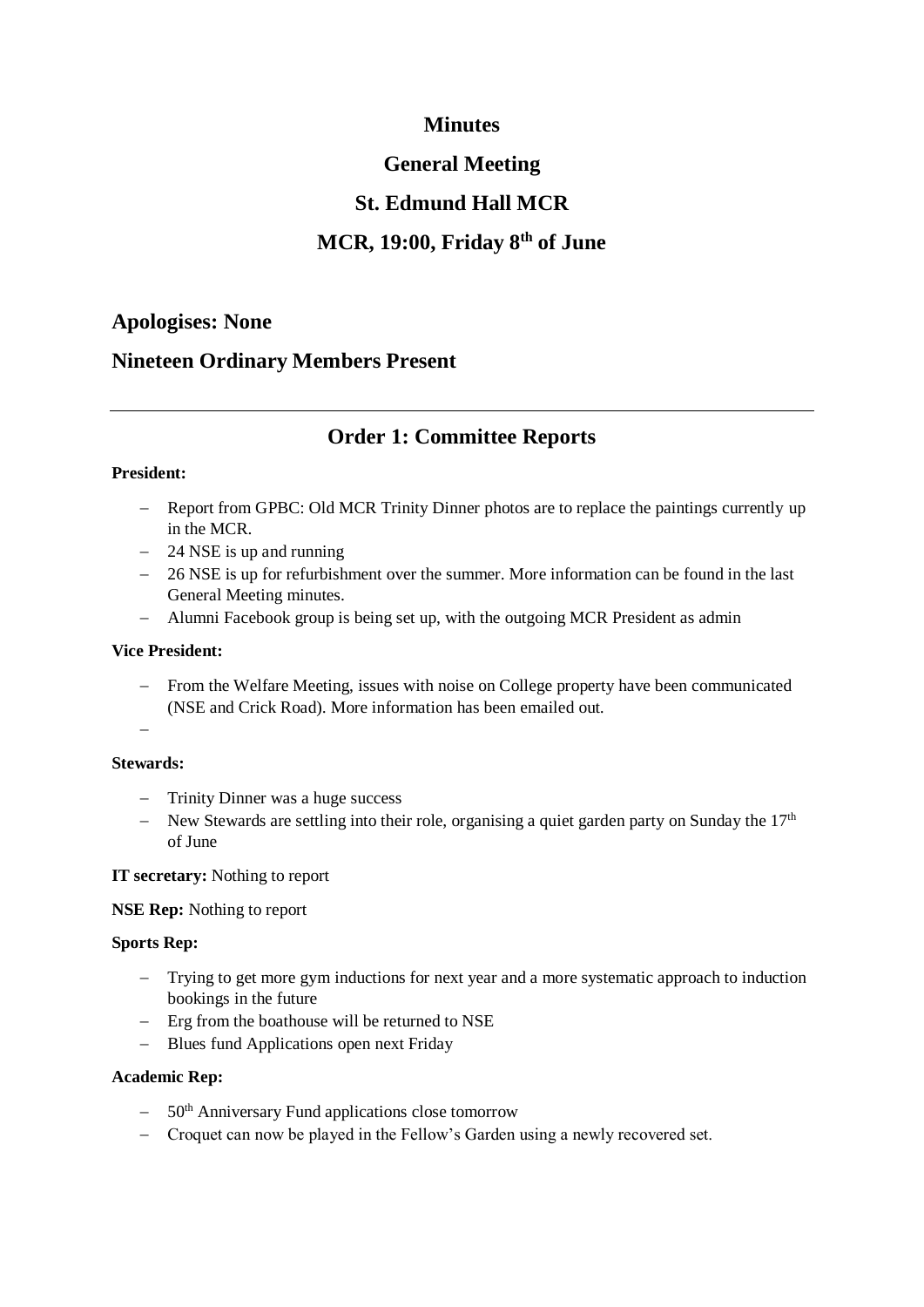## **Order 2: Guest Memberships**

Guest Membership I: Marc Ewenz Rocher proposing Caroline Norbisrath

**Result:** 0 Objections, 0 Abstentions, 19 For

## **Charity Fund Nominations**

I: Equal Education (Ryan Daniels)

*Equal Education (EE) is a movement of learners, parents, and teachers striving for quality and equality in South African education through analysis and activism.*

*A democratic movement, EE collectively identifies systemic and localised problems affecting the quality of education being provided to learners throughout South African schools and then undertakes strategic actions to remedy these identified problems. Issues of inequality in education are address through public action and advocacy using mass mobilisation and traditional and new media to build public pressure on the relevant stakeholders to address problems.*

*Policy engagement and research is also a significant aspect of our work; issues are analysed deeply on order to be able to make effective recommendations for improvements, and submissions on various government processes and documents are made to both the legislative and the executive branches of government regularly. When appropriate EE uses legal interventions through its strategic partner the Equal Education Law Centre to secure learners rights.*

*A democratic movement, EE's National Council, made up of learners, parents, post-school youth, and experienced activists, along with its General Secretary and Deputy General Secretary are elected at our National Congress; hosted every 3 years. The National Congress along with the National Council are mandate to direct the work EE undertakes during each 3 year period.*

#### II: Elimu Health (James O'Donovan)

*Elimu Health (registered charity number: 1167165) works in rural Mukono, Uganda to help address the dire shortage of trained healthcare professionals in the region. Since 2016 we have partnered with the major NGO in the region (Omni Med) to train and maintain 1250 Community Health Workers (CHWs) across 12 districts. CHWs are lay people, who live and work in their local villages  and receive training to deliver basic health services, but especially those related to some of the major killers of children under-5 such as diarrhoea, malaria and pneumonia. We work closely with the Ministry of Health in Uganda and the District Health Office of Mukono to ensure our efforts contribute to an overall health systems strengthening approach and our team on the ground in Uganda is made up entirely of Ugandans to ensure local capacity building. After a particularly tough rainy season many of our CHWs are low on rapid diagnostic malaria testing kits and basic oral rehydration solution to help treat diahorrea. A grant from the MCR would go towards purchasing these supplies.*

#### III: Chhahari Nepal (Julia Camps)

*Chhahari Nepal is a small NGO in Kathmandu which aims to improve the situations in the country by providing resources to local people to develop themselves. Among others, they support a public school, a women school and an orphanage. The public teaching system in*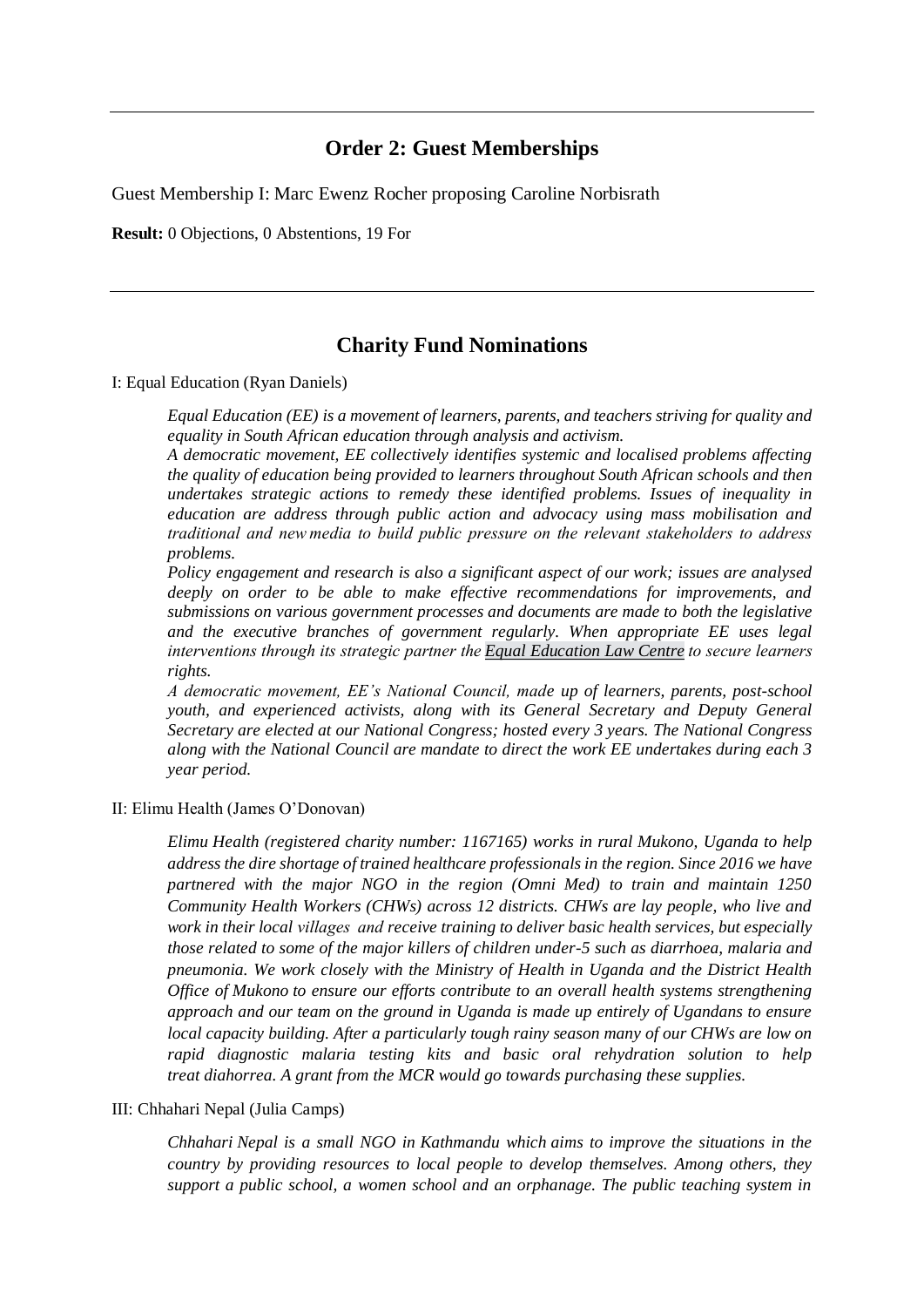*Nepal is usually unsupervised. Leading that children may finish their education without knowing how to read. Therefore, having an NGO that supervises a public school grants its students with the opportunity to join higher education institutions or to learn more qualified jobs that require basic levels knowledge. Many women in Nepal get married when are still children, thus, never finishing their education. This gap is the target of the women school, which focuses on teaching young women who never finished primary or secondary school education. Nepal has no explicit control of its population, therefore, orphans are very vulnerable since no one looks after them. The orphanages supported by this NGO are continuously inspected and controlled while they ensure that the children attend good schools and progress well in their studies.*

*I think that Chhahari Nepal should get the money because they will make more use of it due to the currency change, namely, with the last 250 pounds that we gave them, they were able to pay for new shoes, uniforms, extracurricular activities, books and wrtining mateiral for the 16 children at one of the orphanages."*

IV: Cancer Research (Oliver Woodhall)

### **Order 4: Constitutional Changes to Guest Membership Policy**

The following changes to the Guest Membership Policy are being proposed by the Committee, following recent incidents and general discussions:

#### **2.4 Guest Membership**

Guest Membership may be conferred upon persons who, in the opinion of the MCR, would benefit from MCR membership. Persons eligible for Guest Membership include, but are not limited to:

(a) spouses and partners of Ordinary Members; or 

(b) visiting graduates coming to Oxford to do work under the aegis of a Fellow of the College; or

(c) has matriculated at St Edmund Hall

2.4.1 Ordinary Members or Fellows may nominate a person for Guest Membership via the submission page on the MCR website, who shall then be admitted to Guest Membership at the next MCR General Meeting in the absence of any objection to that person's membership. The Ordinary Member nominating must be present at the General Meeting and, if possible, the individual being nominated for membership. If the nominated individual cannot attend, a statement must be read out by the sponsoring Ordinary Member on their behalf. In the event of an objection the MCR is to vote on the Guest Membership as if the nomination was a motion for general MCR business in accordance with Section 6 of the Constitution. 

2.4.2 Guest Members are entitled to: (a) only **access to the MCR and MCR Computer Room** in College ; and (b) Attend MCR events for which provision has been made for Guest Members

#### **5.3 Termination of a Guest Membership**

5.3.1 The MCR Vice-President will email all Guest Members and associated sponsors four weeks before O<sup>th</sup> Week of the forthcoming Michaelmas Term, informing that Guest Membership will expire automatically at the beginning of 1<sup>st</sup> Week. Providing the Guest Member continues to meet the criteria outlined in Section 5.2 of the Constitution, they can opt to continue with Guest Membership. A negative